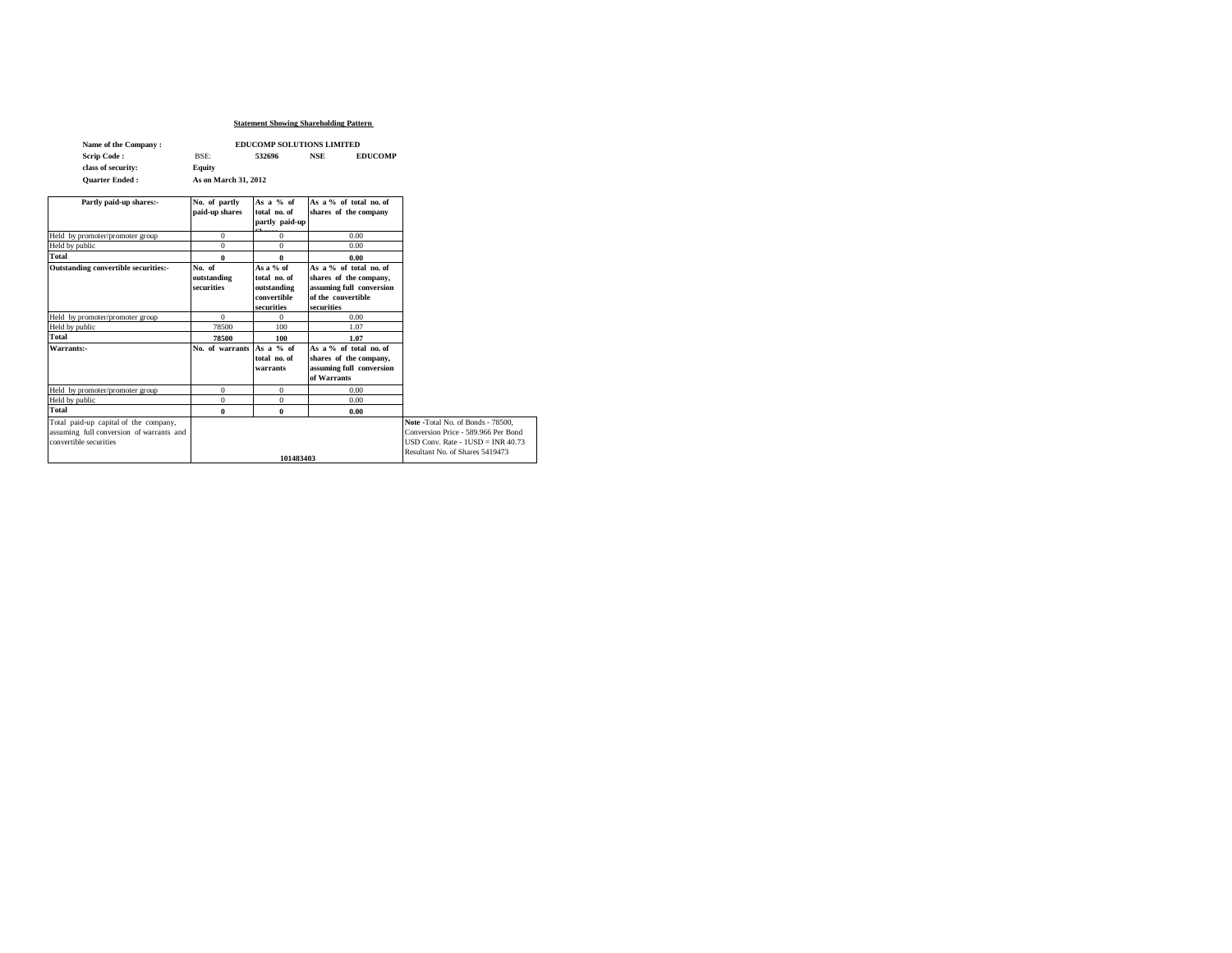| Category<br>code         | <b>Category</b> of<br>Shareholder                                                                          | Number of<br><b>Shareholders</b> | <b>Total number</b><br>of shares | Number of<br>shares held in<br>dematerialized | Total shareholding as a<br>percentage of total number of<br>shares |                                    | <b>Shares Pledged or otherwise</b><br>encumbered |                                |
|--------------------------|------------------------------------------------------------------------------------------------------------|----------------------------------|----------------------------------|-----------------------------------------------|--------------------------------------------------------------------|------------------------------------|--------------------------------------------------|--------------------------------|
|                          |                                                                                                            |                                  |                                  | form                                          | As a percentage<br>$of(A+B)^{1}$                                   | As a<br>percentage of<br>$(A+B+C)$ | Number of<br>shares                              | As a percentage                |
| (1)                      | (II)                                                                                                       | (III)                            | (IV)                             | (V)                                           | (VI)                                                               | (VII)                              | (VIII)                                           | $(IX) = (VIII)/(IV)$<br>$*100$ |
| (A)                      | <b>Shareholding of Promoter and</b><br>Promoter Group <sup>2</sup>                                         |                                  |                                  |                                               |                                                                    |                                    |                                                  |                                |
| 1.00                     | Indian                                                                                                     |                                  |                                  |                                               |                                                                    |                                    |                                                  |                                |
| (a)                      | Individuals/Hindu Undivided Family                                                                         | $\overline{c}$                   | 47553645                         | 47553645                                      | 49.50                                                              | 49.50                              | 0.00                                             | 0.00                           |
| (b)                      | Central Government/ State<br>Government(s)                                                                 | $\theta$                         | $\bf{0}$                         | $\boldsymbol{0}$                              | 0.00                                                               | 0.00                               | 0.00                                             |                                |
| (c)                      | <b>Bodies Corporate</b>                                                                                    | $\overline{0}$                   | $\overline{0}$                   | $\overline{0}$                                | 0.00                                                               | 0.00                               | 0.00                                             |                                |
| (d)                      | Financial Institutions/Banks                                                                               | $\boldsymbol{0}$                 | $\Omega$                         | $\boldsymbol{0}$                              | 0.00                                                               | 0.00                               | 0.00                                             |                                |
| (e)                      | Any Others (Specify)                                                                                       | $\boldsymbol{0}$                 | $\,0\,$                          | $\boldsymbol{0}$                              | 0.00                                                               | 0.00                               | 0.00                                             |                                |
|                          | Sub Total(A)(1)                                                                                            | $\overline{\mathbf{c}}$          | 47553645                         | 47553645                                      | 49.50                                                              | 49.50                              | 0.00                                             | 0.00                           |
| 2.00<br>$\rm{a}$         | Foreign<br>Individuals (Non-Residents Individuals/                                                         |                                  |                                  |                                               | 0.00                                                               | 0.00                               | 0.00                                             |                                |
|                          | Foreign Individuals)                                                                                       |                                  |                                  |                                               |                                                                    |                                    |                                                  | 0.00                           |
| $_{\rm b}$               | <b>Bodies Corporate</b>                                                                                    |                                  |                                  | $\boldsymbol{0}$                              | 0.00                                                               | 0.00                               | 0.00                                             | 0.00                           |
| $\rm c$                  | Institutions                                                                                               | $\bf{0}$                         | $\boldsymbol{0}$                 | $\boldsymbol{0}$                              | 0.00                                                               | 0.00                               | 0.00                                             | 0.00                           |
|                          | Sub Total(A)(2)                                                                                            | $\bf{0}$                         | $\overline{\mathbf{0}}$          | $\overline{\mathbf{0}}$                       | 0.00                                                               | 0.00                               | 0.00                                             | 0.00                           |
|                          | <b>Total Shareholding of Promoter</b><br>and Promoter Group (A)=<br>$(A)(1)+(A)(2)$                        | $\overline{2}$                   | 47553645                         | 47553645                                      | 49.50                                                              | 49.50                              | 0.00                                             | 0.00                           |
| (B)                      | <b>Public shareholding</b>                                                                                 |                                  |                                  |                                               |                                                                    |                                    | NA                                               | NA                             |
| 1.00                     | <b>Institutions</b>                                                                                        |                                  |                                  |                                               |                                                                    |                                    | NA                                               | NA                             |
| (a)                      | Mutual Funds/UTI                                                                                           | $\overline{7}$                   | 1281535                          | 1281535                                       | 1.33                                                               | 1.33                               |                                                  |                                |
| (b)                      | Financial Institutions / Banks                                                                             | 10                               | 484422                           | 484422                                        | 0.50                                                               | 0.50                               |                                                  |                                |
| (c)                      | Central Government/ State                                                                                  |                                  |                                  |                                               |                                                                    |                                    |                                                  |                                |
|                          | Government(s)                                                                                              | $\Omega$                         | $\boldsymbol{0}$                 | $\boldsymbol{0}$                              | 0.00                                                               | 0.00                               |                                                  |                                |
| (d)                      | Venture Capital Funds                                                                                      | $\bf{0}$                         | $\,0\,$                          | $\bf{0}$                                      | 0.00                                                               | 0.00                               |                                                  |                                |
| (e)                      | <b>Insurance Companies</b>                                                                                 | $\overline{0}$<br>106            | $\overline{0}$<br>26722226       | $\overline{0}$<br>26722226                    | 0.00<br>27.82                                                      | 0.00<br>27.82                      |                                                  |                                |
| (f)<br>$\left( q\right)$ | Foreign Institutional Investors<br>Foreign Venture Capital Investors                                       | $\bf{0}$                         | $\mathbf{0}$                     | $\Omega$                                      | 0.00                                                               | 0.00                               |                                                  |                                |
| (h)                      | Any Other                                                                                                  | $\boldsymbol{0}$                 | $\boldsymbol{0}$                 | $\boldsymbol{0}$                              | 0.00                                                               | 0.00                               |                                                  |                                |
|                          | Sub-Total $(B)(1)$                                                                                         | 123                              | 28488183                         | 28488183                                      | 29.66                                                              | 29.66                              |                                                  |                                |
|                          |                                                                                                            |                                  |                                  |                                               |                                                                    |                                    |                                                  |                                |
| B <sub>2</sub>           | Non-institutions                                                                                           |                                  |                                  |                                               |                                                                    |                                    | NA                                               | NA                             |
| (a)                      | Bodies Corporate #                                                                                         | 1290                             | 4293823                          | 4293823                                       | 4.47                                                               | 4.47                               |                                                  |                                |
| (b)                      | Individuals<br>Individuals -i. Individual shareholders<br>holding nominal share capital up to Rs 1<br>lakh | 153652                           | 12937668                         | 12933438                                      | 13.47                                                              | 13.47                              |                                                  |                                |
| $\mathbf{I}$             | ii. Individual shareholders holding<br>nominal share capital in excess of Rs. 1<br>lakh.                   | $\overline{\mathbf{3}}$          | 490645                           | 490645                                        | 0.51                                                               | 0.51                               |                                                  |                                |
| (c)                      | Any Other                                                                                                  |                                  |                                  |                                               |                                                                    | 0.00                               |                                                  |                                |
| $(c-i)$                  | <b>Trusts</b>                                                                                              | $\tau$                           | 995                              | 995                                           | 0.00                                                               |                                    |                                                  |                                |
| $(c-ii)$                 | Foreign Nationals                                                                                          | $\boldsymbol{0}$                 | $\overline{0}$                   | $\boldsymbol{0}$                              | 0.00                                                               |                                    |                                                  |                                |
| $(c-iii)$                | Non-Resident Indians                                                                                       | 1523                             | 532900                           | 532900                                        | 0.55                                                               | 0.55                               |                                                  |                                |
| $(c-iv)$                 | <b>Clearing Members</b>                                                                                    | 432                              | 1766071                          | 1766071                                       | 1.84                                                               | 1.84                               |                                                  |                                |
| $(c-v)$                  | <b>Hindu Undivided Families</b>                                                                            | $\bf{0}$                         | $\boldsymbol{0}$                 | $\boldsymbol{0}$                              | 0.00                                                               | 0.00                               |                                                  |                                |
|                          | Sub-Total $(B)(2)$                                                                                         | 156907                           | 20022102                         | 20017872                                      | 20.84                                                              | 20.84                              | NA                                               | $_{\rm NA}$                    |
| (B)                      | Public Shareholding (B)=<br>Total<br>$(B)(1)+(B)(2)$                                                       | 157030                           | 48510285                         | 48506055                                      | 50.50                                                              | 50.50                              |                                                  |                                |
|                          | TOTAL $(A)+(B)$                                                                                            | 157032                           | 96063930                         | 96059700                                      | 100.00                                                             | 100.00                             | NA                                               | NA                             |
| $\overline{C}$           | Shares held by Custodians and against<br>which Depository Receipts have been<br>issued                     | 0                                | $\pmb{0}$                        | $\pmb{0}$                                     | $_{\rm NA}$                                                        | 0.00                               |                                                  |                                |
| 1.00                     | Promoter and Promoter Group                                                                                |                                  |                                  |                                               |                                                                    |                                    |                                                  |                                |
| 2.00                     | Public<br><b>GRAND TOTAL</b> $(A)+(B)+(C)$                                                                 | 157032                           | 96063930                         | 96059700                                      | NA                                                                 | 100.00                             | NA                                               | $_{\rm NA}$                    |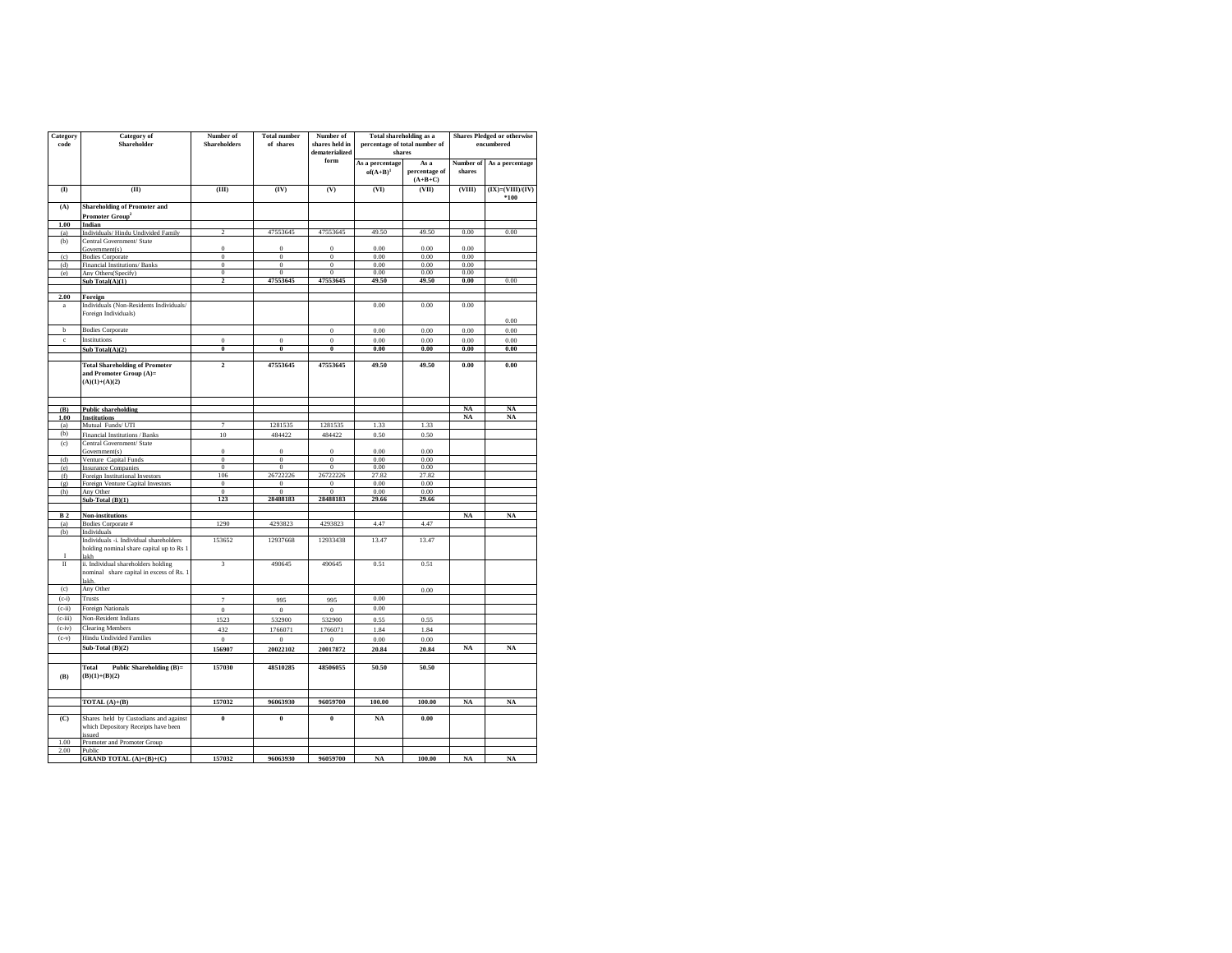# **(I)(b) Statement showing holding of securities (including shares, warrants, convertible securities) of persons belonging to the category "Promoter and Promoter Group"**

| Sr. No.      | Name of the shareholder                                                                                                   | <b>Total shares held</b> |                                     |               | <b>Details of warrants</b><br>Encumbered shares(*) |                              |        | Details of convertible securities | <b>Total shares (including)</b><br>underlying shares |                          |                                             |
|--------------|---------------------------------------------------------------------------------------------------------------------------|--------------------------|-------------------------------------|---------------|----------------------------------------------------|------------------------------|--------|-----------------------------------|------------------------------------------------------|--------------------------|---------------------------------------------|
|              |                                                                                                                           | <b>Number</b>            | As a $%$ of                         | <b>Number</b> | As a                                               | As a $%$ of                  | Number | As a % total                      | Number of                                            | As a % total             | assuming full conversion<br>of warrants and |
|              |                                                                                                                           |                          | <b>Grand Total</b><br>$(A)+(B)+(C)$ |               | percentage                                         | grand total<br>$(A)+(B)+(C)$ | l of   | number of<br>warrants warrants of | convertible<br>securities                            | number of<br>convertible | convertible securities) as                  |
|              |                                                                                                                           |                          |                                     |               |                                                    | of sub-clause held           |        | the same class                    | held                                                 | securities of the        | a % of diluted share                        |
|              |                                                                                                                           |                          |                                     |               |                                                    | (I)(a)                       |        |                                   |                                                      | same class               | capital                                     |
| $\mathbf{I}$ | (II)                                                                                                                      | (III)                    | (IV)                                | (V)           | $(VD=VV)/(III$ $ (VII) $                           |                              | (VIII) | (IX)                              | (X)                                                  | (XI)                     | (XII)                                       |
|              |                                                                                                                           |                          |                                     |               | $*100$                                             |                              |        |                                   |                                                      |                          |                                             |
| 1.00         | <b>SHANTANU PRAKASH</b>                                                                                                   | 44315205                 | 46.13                               | 0.00          | 0.00                                               | 0.00                         | 0.00   | 0.00                              | 0.00                                                 | 0.00                     | 43.67                                       |
| 2.00         | <b>ANJLEE PRAKASH</b>                                                                                                     | 3238440                  | 3.37                                | 0.00          | 0.00                                               | 0.00                         | 0.00   | 0.00                              | 0.00                                                 | 0.00                     | 3.19                                        |
|              | <b>TOTAL</b>                                                                                                              | 47553645                 | 49.50                               | 0.00          | 0.00                                               | 0.00                         | 0.00   | 0.00                              | 0.00                                                 | 0.00                     | 46.86                                       |
|              | (*) The term "encumbrance" has the same meaning as assigned to it in regulation $28(3)$ of the SAST Regulations, $2011$ . |                          |                                     |               |                                                    |                              |        |                                   |                                                      |                          |                                             |

#### **(I)( c ) (i) Statement showing holding of securities (including shares, warrants, convertible securities) of persons belonging to the category "Public" and holding more than 1% of the total number of shares**

| Sr. No.        | Name of the shareholder                                   | Number of | Shares as a<br>shares held percentage of<br>total number<br>of shares<br>{i.e., Grand<br>Total<br>$(A)+(B)+(C)$<br>indicated in<br><b>Statement</b> at<br>para $(I)(a)$<br>above} | Details of warrants<br>As a %<br>Number of<br>total<br>warrants<br>held<br>number<br>of<br>warrants<br>of the<br>same<br>class |      | Details of convertible<br>securities<br>% w.r.t total<br>Number of<br>convertible<br>number of<br>convertible<br>securities held<br>securities of<br>the same class |      | Total shares (including underlying shares<br>assuming full conversion of warrants and<br>convertible securities) as a % of diluted<br>share capital |
|----------------|-----------------------------------------------------------|-----------|-----------------------------------------------------------------------------------------------------------------------------------------------------------------------------------|--------------------------------------------------------------------------------------------------------------------------------|------|---------------------------------------------------------------------------------------------------------------------------------------------------------------------|------|-----------------------------------------------------------------------------------------------------------------------------------------------------|
|                | CITIGROUP GLOBAL MARKETS MAURITIUS PVT LTD                | 6493350   | 6.76                                                                                                                                                                              | 0.00                                                                                                                           | 0.00 | 0.00                                                                                                                                                                | 0.00 | 6.40                                                                                                                                                |
| $\overline{2}$ | <b>JANUS WORDWIDE FUND</b>                                | 3375482   | 3.51                                                                                                                                                                              | 0.00                                                                                                                           | 0.00 | 0.00                                                                                                                                                                | 0.00 | 3.33                                                                                                                                                |
| $\overline{3}$ | COPTHALL MAURITIUS INVESTMENT LTD                         | 2387613   | 2.49                                                                                                                                                                              | 0.00                                                                                                                           | 0.00 | 0.00                                                                                                                                                                | 0.00 | 2.35                                                                                                                                                |
| $\overline{4}$ | <b>MACQUARIE BANK LIMITED</b>                             | 1767595   | 1.84                                                                                                                                                                              | 0.00                                                                                                                           | 0.00 | 0.00                                                                                                                                                                | 0.00 | 1.74                                                                                                                                                |
| 5              | PLATINUM INVESTMENT MANAGEMENT LTD A/C PLATINUM ASIA FUND | 1557222   | 1.62                                                                                                                                                                              | 0.00                                                                                                                           | 0.00 | 0.00                                                                                                                                                                | 0.00 | 1.53                                                                                                                                                |
| 6              | ASHOKA FLOWERING TREE MAURITIUS                           | 1526900   | 1.59                                                                                                                                                                              | 0.00                                                                                                                           | 0.00 | 0.00                                                                                                                                                                | 0.00 | 1.50                                                                                                                                                |
| $\mathcal{L}$  | <b>EMERGING INDIA FOCUS FUNDS</b>                         | 1160000   | 1.21                                                                                                                                                                              | 0.00                                                                                                                           | 0.00 | 0.00                                                                                                                                                                | 0.00 | 1.14                                                                                                                                                |
| 8              | JANUS ASPEN SERIES WORLDWIDE PORTFOLIO                    | 1085309   | 1.13                                                                                                                                                                              | 0.00                                                                                                                           | 0.00 | 0.00                                                                                                                                                                | 0.00 | 1.07                                                                                                                                                |
|                | Total                                                     | 19353471  | 20.15                                                                                                                                                                             | 0.00                                                                                                                           | 0.00 | 0.00                                                                                                                                                                | 0.00 | 19.07                                                                                                                                               |

| (I)(c)(ii) |                                                             | Statement showing holding of securities (including shares, warrants, convertible securities) of persons (together with |                     |                     |                     |                               |                  |                                |
|------------|-------------------------------------------------------------|------------------------------------------------------------------------------------------------------------------------|---------------------|---------------------|---------------------|-------------------------------|------------------|--------------------------------|
|            |                                                             | PAC) belonging to the category "Public" and holding more than 5% of the total number of shares of the company          |                     |                     |                     |                               |                  |                                |
| Sr. No.    | Name(s) of the shareholder(s)                               | Number of                                                                                                              | Shares as a         | Details of warrants |                     | <b>Details of convertible</b> |                  | <b>Total shares (including</b> |
|            | and the Persons Acting in                                   | shares                                                                                                                 | percentage of       |                     |                     | securities                    |                  | underlying shares assuming     |
|            | Concert (PAC) with them                                     |                                                                                                                        | total number        |                     |                     |                               |                  | full conversion of warrants    |
|            |                                                             |                                                                                                                        | of shares {i.e.,    |                     |                     |                               |                  | and convertible securities) as |
|            |                                                             |                                                                                                                        | <b>Grand Total</b>  |                     |                     |                               |                  | a % of diluted share capital   |
|            |                                                             |                                                                                                                        | $(A)+(B)+(C)$       |                     |                     |                               |                  |                                |
|            |                                                             |                                                                                                                        | indicated in        |                     |                     |                               |                  |                                |
|            |                                                             |                                                                                                                        | <b>Statement at</b> |                     |                     |                               |                  |                                |
|            |                                                             |                                                                                                                        | para $(I)(a)$       |                     |                     |                               |                  |                                |
|            |                                                             |                                                                                                                        | above}              |                     |                     |                               |                  |                                |
|            |                                                             |                                                                                                                        |                     | Number of           | As a % total        | Number of                     | % w.r.t          |                                |
|            |                                                             |                                                                                                                        |                     | warrants            | number of           | convertible                   | total            |                                |
|            |                                                             |                                                                                                                        |                     | held                | warrants of         | securities                    | number           |                                |
|            |                                                             |                                                                                                                        |                     |                     | the same class held |                               | of               |                                |
|            |                                                             |                                                                                                                        |                     |                     |                     |                               | convertibl       |                                |
|            |                                                             |                                                                                                                        |                     |                     |                     |                               | e.<br>securities |                                |
|            |                                                             |                                                                                                                        |                     |                     |                     |                               | of the           |                                |
|            |                                                             |                                                                                                                        |                     |                     |                     |                               |                  |                                |
|            |                                                             |                                                                                                                        | 6.76                | 0.00                | 0.00                | 0.00                          | same<br>0.00     | 6.40                           |
|            | <b>CITIGROUP GLOBAL MARKETS</b><br><b>MAURITIUS PVT LTD</b> | 6493350                                                                                                                |                     |                     |                     |                               |                  |                                |
|            |                                                             |                                                                                                                        |                     |                     |                     |                               |                  |                                |
|            | Total                                                       | 6,493,350                                                                                                              | 6.76                | 0.00                | 0.00                | 0.00                          | 0.00             | 6.40                           |